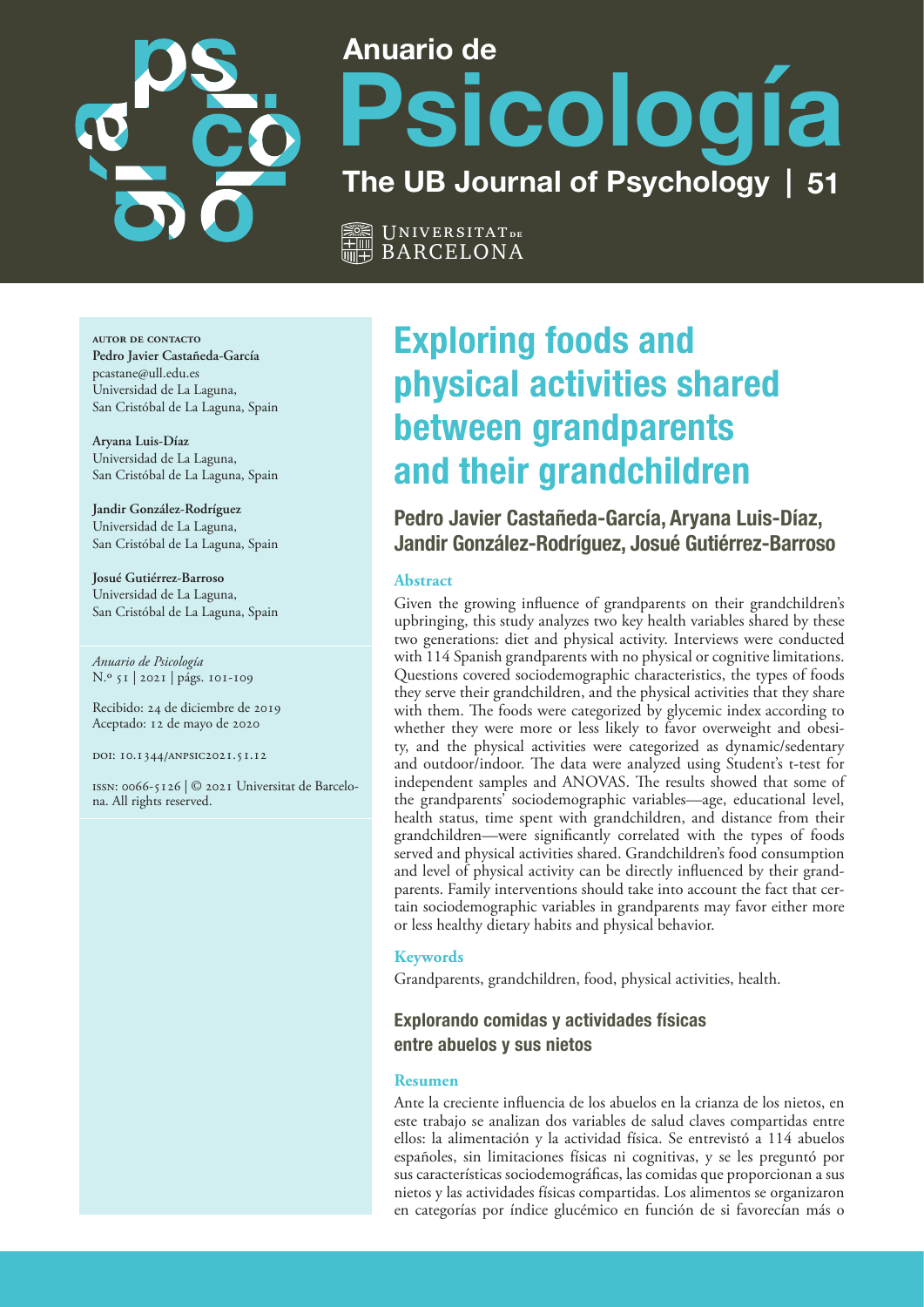menos el sobrepeso y la obesidad; y las actividades físicas se clasificaron en dinámicas o sedentarias, de exterior o interior. Los datos se analizaron con la prueba *t* de Student para muestras independientes y con ANOVAS. Los resultados mostraron que algunas variables sociodemográficas de los abuelos, como la edad, el nivel educativo, la salud, las horas compartidas con sus nietos y la distancia de ellos están relacionadas significativamente tanto con los tipos de comida como con la actividad física que comparten. La conclusión es que la comida y las actividades físicas de los nietos pueden estar influidas directamente por sus abuelos. Cualquier intervención familiar debería tener en cuenta que ciertas características sociodemográficas de los abuelos podrían favorecer tanto unos tipos de conducta alimentaria y física más saludables como todo lo contrario.

#### **Palabras clave**

Abuelos, nietos, comida, actividades físicas, salud.

# INTRODUCTION

amily structures, considered a basic context of human development in infancy, can no longer be understood without taking into account the role of creating and their crowing influence on their crond man development in infancy, can no longer be understood without taking into account the role of grandparents and their growing influence on their grandchildren (Bordone et al., 2017; Glaser & Hank, 2018), both in terms of overall development and with regard to health (Sadruddin et al., 2019).

Over the past six decades, studies have been conducted of various complementary aspects of the intergenerational relationship between grandparents and grandchildren. For example, there have been studies examining the type of grandparenting role (Kivnick, 1983; Neugarten & Weinstein, 196; Roa & Vacas, 2001; Roberto & Stroes, 1992) as well as the positive (Arpino & Bordone, 2014) and negative effects of grandparenthood (Christiansen, 2014). Grandparents who act as guardians, surrogates or parental substitutes have also been studied (Grinstead et al., 2003). Consideration must also be given to those longer-lived grandparents who have joined the generation of great-grandparents (Castañeda-García et al., 2017).

Some psychologists (Ramos Valverde et al., 2010) have also identified diet, obesity, and childhood and adolescent sedentary lifestyles as priorities for research and for psychosocial and health intervention. However, intergenerational research is very limited with respect to two sociodemographic variables that are key to good health, especially for grandchildren: the diet and physical activities shared by these two generations.

The World Health Organization (WHO, 2018) has identified childhood obesity as a global pandemic caused by unhealthy diets and a lack of physical activity. These in turn are influenced by children's caregivers, who are best placed to combat the pandemic (Papamichael & Fappa, 2016; Wiklund et al., 2017). In Spain, Román-Viñas et al. (2018) have found that the proportion of children and youth who achieve the recommended levels of physical activity and screen time is low (52% males and 39.8% females from 6 to 9 years old).

The current analysis of specific dietary habits shared by grandparents and grandchildren (Jongenelis et al., 2019; Rogers et al., 2019) has focused on studying practices that promote the consumption of fruit, juices, vegetables (Rhodes et al., 2016), and meat (Jiang et al., 2007).

Although diet and exercise are related, there has been little research studying both factors together and in more detail. Some work has been done in Asia, mainly in China, where Li et al. (2015) have studied these two aspects in grandparents of grandchildren aged between eight and ten. Here, the authors examined consumption of unhealthy foods (snacks, sweets, and sugary drinks) and average daily exercise periods of at least 60 minutes. In Western countries, Eli et al. (2016) compared diet and exercise in parents and grandparents and found a greater effect of pre-existing ideas about these two behaviors than of, for example, the child's actual weight. Also, Pulgarón et al. (2013) evaluated unhealthy diets and sedentary activities in grandparents who care for grandchildren between five and 12 years of age and did not observe any influence on overweight or sedentary habits.

Apart from the fact that there have been so few specific studies published, as listed above, Pulgarton et al., (2016) point out other limitations, such as the qualitative character of the studies that have been done, meaning that, for example, something as important as the time grandparents and grandchildren spend together has not been considered. The two variables of diet and physical activity, which are so important for health, also tend to be subject to broad generalizations and are not tested using operational methodologies.

Given these limitations, this preliminary study aims to explore these variables by means of broader measures and consider them both within the interactive, domestic family context and outside it. For this, three specific objectives have been identified: first, to obtain a sociodemographic profile of the sample of grandparents interviewed; second, to establish what types of foods grand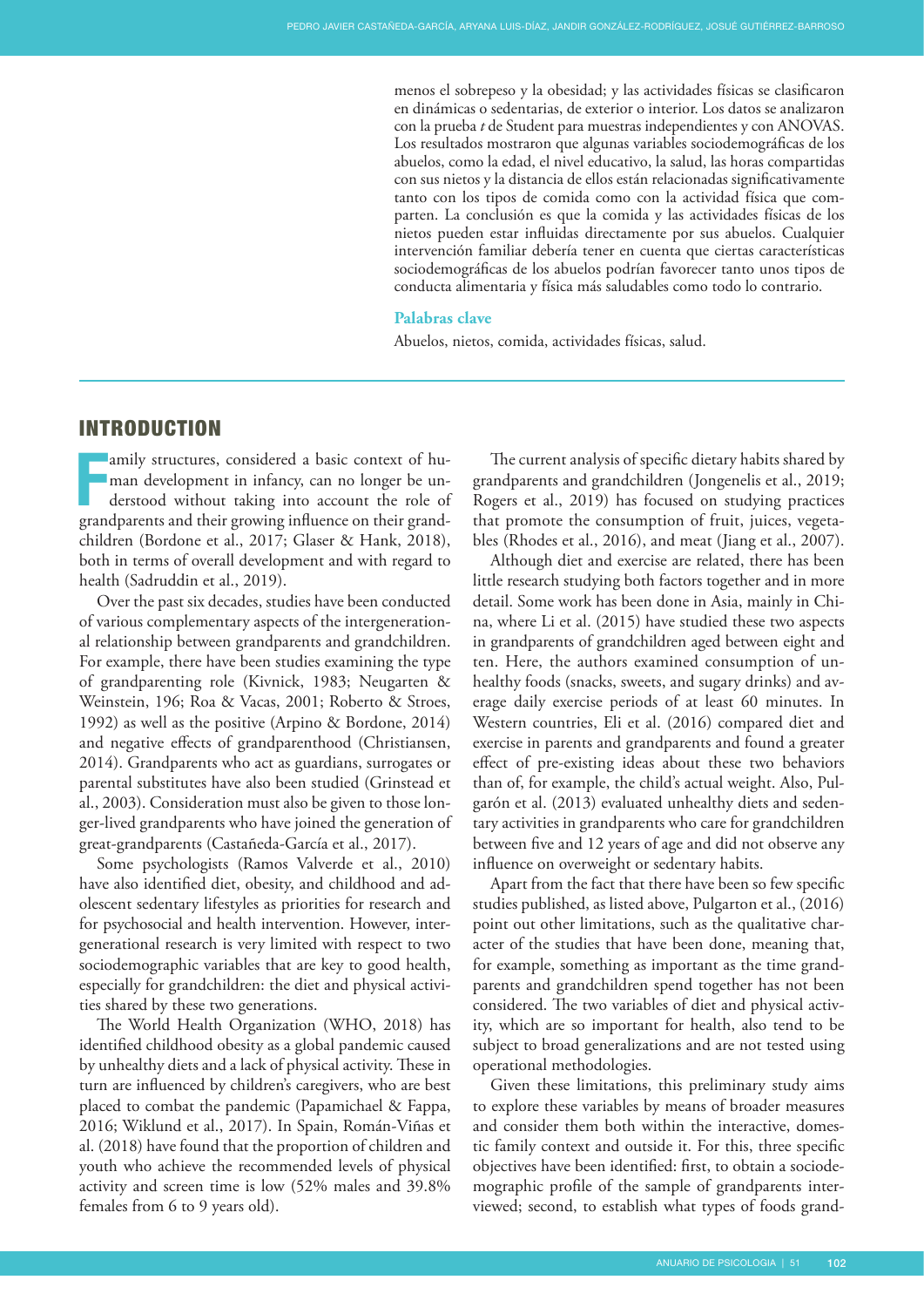parents serve their grandchildren and whether these are related to the sociodemographic variables; and third, to analyze the types of physical activity shared between grandparents and grandchildren and whether these are related to the sociodemographic variables.

# **METHOD**

#### **Participants**

Participants in this study were a convenience sample of 114 Spanish individuals of both sexes, with different age, health status, educational level and number of grandchildren, as well as with different interaction times, and distance at which they reside from them. They lived at their homes on the island of Tenerife and volunteered to participate. All met two helth conditions: none suffered physical mobility problems or cognitive decline, and all had grandchildren over two years old.

#### **Instruments**

A hetero-administered questionnaire with three sections was used. The first section collected the participants' main sociodemographic data: age, sex, educational level, health status, number of children and grandchildren, number of hours spent with them per day, and distance at which they reside from their grandchildren. Table 1 in the Results section provides detailed results for each of these sociodemographic variables.

The second section measured the types of foods that grandparents serve their grandchildren. For this, a questionnaire based on Atkinson et al. (2008) was presented, with a selection of two groups of foods, categorized by opposite glycemic index (GI), an indicator of the ability of different types of foods that contain carbohydrate to raise blood [glucose](https://www.medicinenet.com/glucose/article.htm) levels: FF+OO (Foods more likely to Favor Overweight and Obesity) with a medium-to-high GI (>60) – *sweets, chocolate, toast, cookies, Cola Cao (processed cocoa, sugar, wheat flour, cola nut...), white rice, processed juices, jam, white bread, and processed milk drinks/milkshakes*; and FF-OO (Foods less likely to Favor Overweight and Obesity) with a medium-to-low GI (<60) – *milk, gofio (wholegrain flour made of roasted wheat/ corn), fish, meat, nuts, spaghetti, macaroni, freshly squeezed juices, butter, oats, soups, stews.* The grandparents were asked to indicate how many days per week (from 1 to 7) they served these foods to the grandchild they spend the most time with.

The third section measured the physical activities that grandparents share with their grandchildren. We used the questionnaire from Peraza et al. (2017), with 40 questions about different physical activities, categorized as dynamic outdoor (DO), dynamic indoor (DI), sedentary outdoor (SO), and sedentary indoor (SI) activities. These authors

conducted a two-part study with 95 participants. The first part was a pilot study with 30 grandparents, validating the activities with 70% or greater agreement, asked ten questions under each of the four categories (DO, DI, SO, SI), with the grandparents responding on a Likert-type scale of 1 (never), 2 (rarely), 3 (sometimes), 4 (often), and 5 (always), for the grandchild they spend the most time with. In the second part, they applied these activities in a main study with 65 grandparents not involved in the pilot study (Peraza et al., 2017). The Dynamic Outdoor (DO) activities were: *We go for walks in the countryside*; *We go for walks around the city*; *We go out to celebrate Carnival together*; *We swim together in the sea*; *We walk together on pilgrimages*; *We go on brisk walks for exercise*; *We do exercise or sports outdoors*; *We go together to school/from school*; *We go for walks in the hills*; *We go for walks around our town.*

The Sedentary Outdoor (SO) activities were: *We sit down to eat in the countryside*; *We read on a bench in a park or square*; *We lie on the beach or on the grass*; *We sit and talk in a park or square*; *We stop on the street to talk to strangers*; *We wait for the bus or tram together*; *We watch a movie in the cinema or a play in the theatre*; *We eat in a restaurant*; *We sit and have a drink together in an outdoor café*; *We call each other on our mobile phones outside.*

The Dynamic Indoor (DI) activities were: *We dust the house*; *We tidy the house*; *We wash the house's windows*; *We cook together at home*; *We mop the house's floor*; *We do exercises in the house*; *We play actively in the house*; *We unpack the groceries at home and put them away*; *We sweep or vacuum the house*; *Before we go on an excursion or on holidays, we check that everything in the house is in order (lights, gas connection, etc.).*

The Sedentary Indoor (SI) activities were: *We sometimes draw at home*; *We watch TV in bed*; *We rest together after meals*; *We play while seated at home*; *We watch TV on the sofa*; *We have supper together at home*; *We read books and/or magazines together at home*; *We look at family photos at home, either in print form or on the computer or phone*; *We call each other on the landline*; *We spend quiet time together at home.*

#### **Procedure**

The procedure was carried out in three phases over three months:

*a*) Voluntary collaboration was requested from the students about their own and known grandparents, who had grandchildren of a certain age and met certain health requirements.

*b*) The collaborating students contacted them to see their willingness to participate voluntarily in an anonymous interview about relationships between grandparents and grandchildren.

*c*) The grandparents who met the two requirements and who agreed to participate were visited by the researchers and interviewed.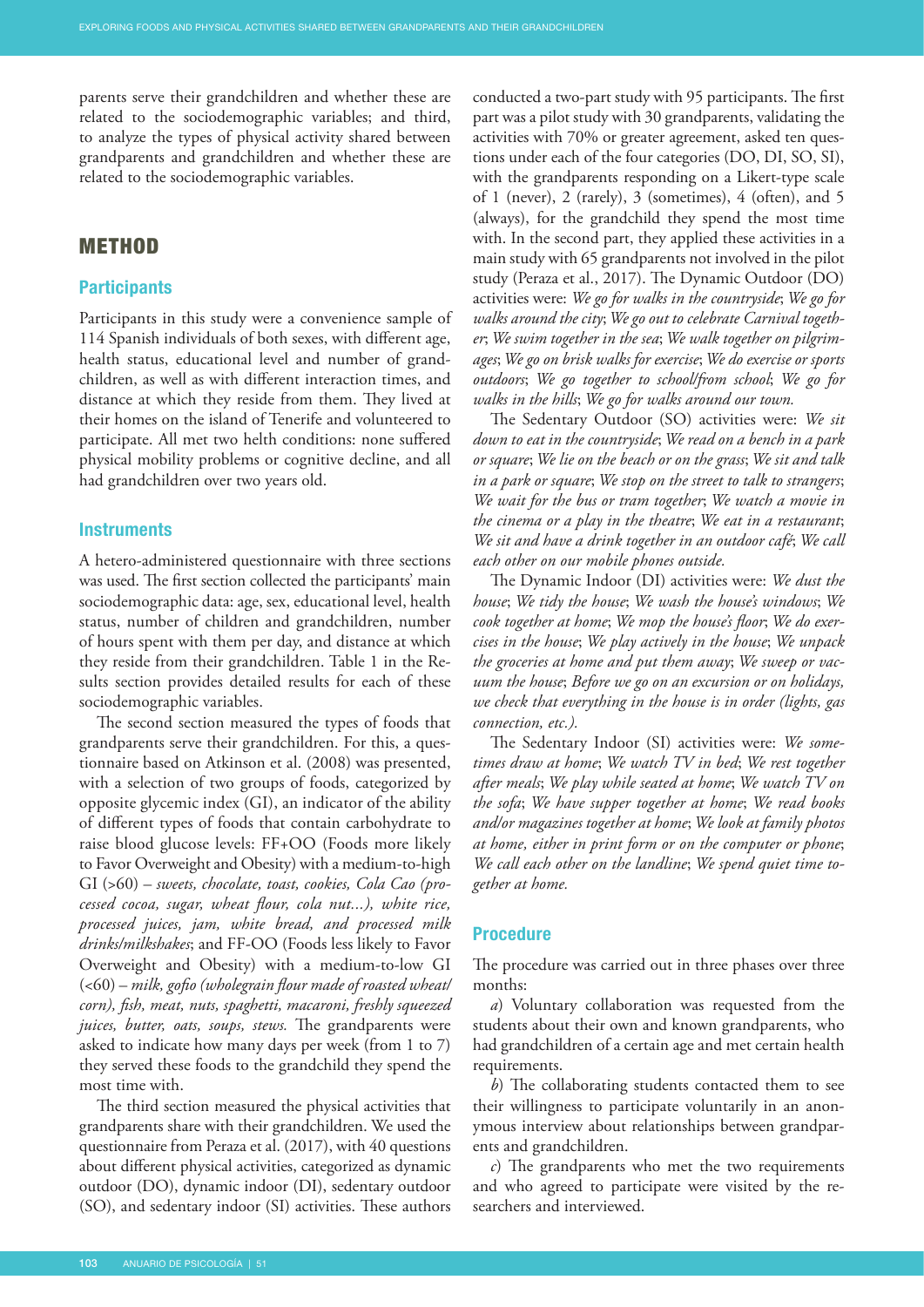First, the participating sample was selected by the researchers and students of the Faculty of Psychology, from among their own grandparents, neighbors or acquaintances who met the criteria of spending time with grandchildren over two years old and being sufficiently physically and cognitively fit. The grandparents were asked if they wanted to participate in this anonymous study on the relationship between grandparents and grandchildren. Once they accepted, the researchers, after making an appointment, directly or through the contact provided by the students, visited them in their own homes, in a room alone with them. Before administering the questionnaire to each participant, it was confirmed at the home of each that they met the criteria for inclusion that had been applied in their initial selection: they agreed to participate (saying "yes"), they had grandchildren over two years of age (which ensured an intergenerational interaction), and they had a level of physical and cognitive health that would not prevent them from spending time with their grandchildren—in other words, they had no mobility, memory, or cognitive problems (*Do you have any problems walking or moving when you meet with your grandchildren or spend time with them? Do you have any problems with memory or communication when you meet with your grandchildren or spend time with them?*). The sample of participants came from the Santa Cruz-La Laguna metropolitan area in Tenerife, the area closest to the Faculty, and the interview was conducted using a hetero-administered paper-and-pencil questionnaire. The participants were given sufficient time to respond, without rushing, and any requests for clarification were met.

#### **Data analysis**

After the data were collected and encoded, the analyses were run using the statistical package SPSS v.21. Since the questionnaire by Peraza et al. (2017) only used the content validation criterion, with 70% or greater match between participants, we wanted to first calculate the questionnaire's reliability using Cronbach's alpha, with the results being 0.888 for FF+OO and FF-OO; and 0.699 for the four activities DO, SO, DI, and SI.The instrument's mean internal consistency was thus higher for the part on food than for the part on physical activity, although in both cases it met minimum reliability requirements  $(≥ 0.7)$ .

Since the sample size was greater than 100, parametric analyses were run assuming a standard distribution. The data on dietary habits were grouped into two variables: foods more likely to favor overweight and foods less likely to favor overweight, and means and standard deviations were calculated for each. The same was done for the data on physical activity, with the mean frequency calculated for each of the four types of activity. As for the analyses, Student's t-test for independent samples was applied in the comparisons of means, while ANOVA were used for crossing the means with the age variable.

## RESULTS

# **Sociodemographic profile of the interviewed sample**

**[Table 1](#page-4-0)** shows the detailed sociodemographic profiles. Generally speaking, most of the sample was made up of grandmothers over 65. Most had a low educational level and a good perceived health status. Most had four or fewer grandchildren. Most spent fewer than three hours per day with their grandchildren, and about half lived near their grandchildren and the other half lived further away.

# **Analysis of the types of foods grandparents serve their grandchildren, and whether these are related to the sociodemographic variables**

Types of foods. Grandparents reported mostly serving their grandchildren the types of foods that are more likely to favor overweight  $(M = 1.13; SD = 1.19)$ , although there were no statistically significant differences compared to the other foods they served them, which are less likely to favor overweight  $(M = 0.94; SD = 0.94)$ . The foods served most often from the category FF+OO were mainly rapid-absorption carbohydrates in both solid and liquid form, such as *Cola Cao (processed cocoa, sugar, wheat flour, cola nut...)*, *white bread*, and *cookies*, and the foods served most often from the category FF-OO included dairy products and slower-absorption carbohydrates, such as *milk*, *stews*, and *gofio (whole grain flour made of roasted wheat/corn)/oats*. For both food types, the mean number of servings grandparents gave their grandchildren was four per week. See **[Table 2](#page-4-0)**.

Health status. Grandparents in good health reported serving their grandchildren the types of foods that are more likely to favor overweight, as compared to grandparents with a normal to poor health status, *t* (82) = 1.82  $p = .072$  d = 0.32.

Hours per day spent together. Grandparents who spend more than four hours with their grandchildren tended to serve their grandchildren more foods that are more likely to favor overweight than grandparents who spend fewer than three hours with their grandchildren, *t*   $(42) = -2.76$  p = .000 d = 0.69.

Distance at which they reside. Grandparents who reside closer to their grandchildren were as likely to serve their grandchildren both foods that are more likely to favor overweight,  $t(90) = 2.63$  p = .052 d = 0.51, and foods that are less likely to favor overweight, *t* (82) =  $3.18 \text{ p} = .002 \text{ d} = 0.63$ , as grandparents who live further away. See **[Figure 1](#page-4-0)**.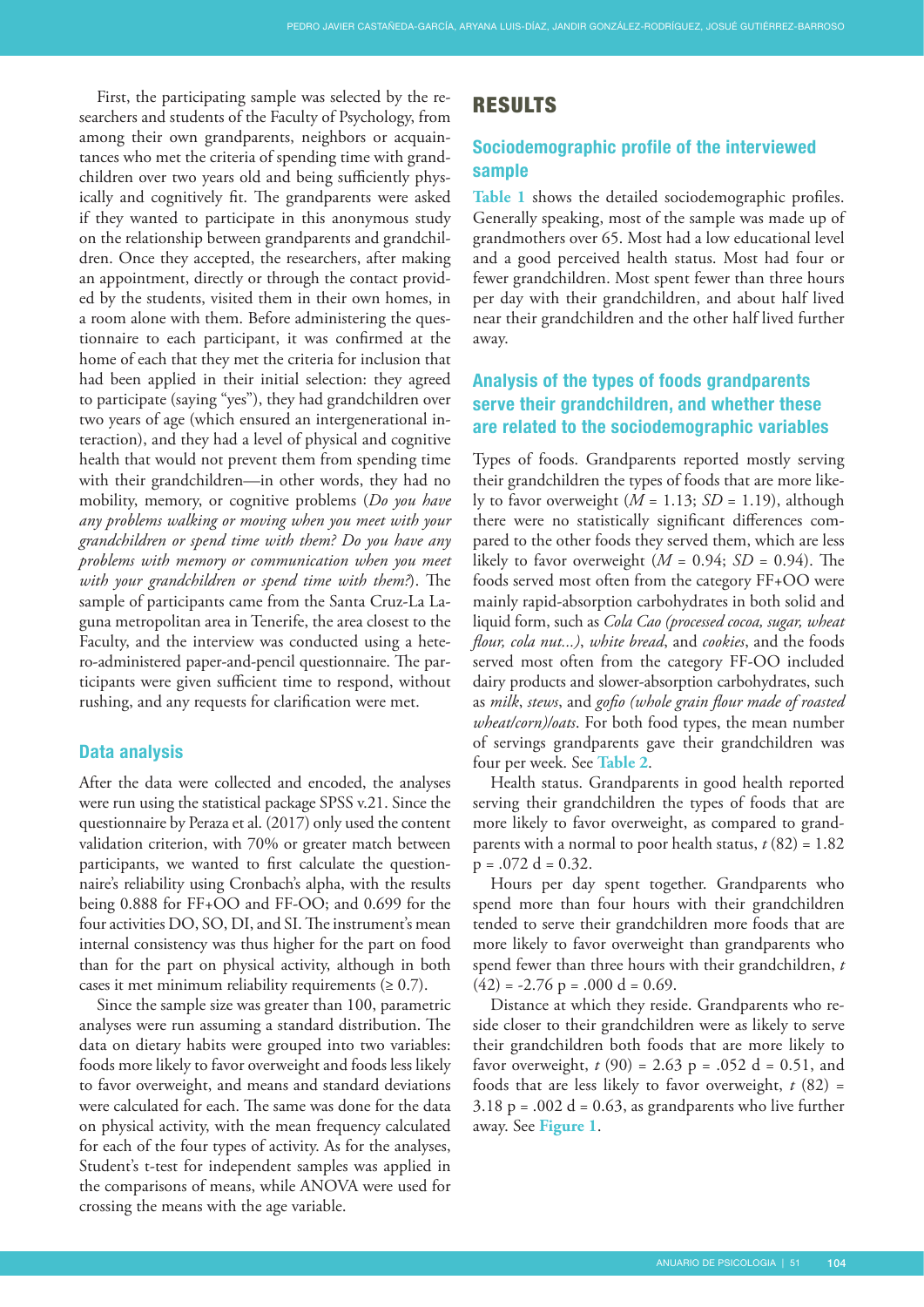<span id="page-4-0"></span>

| Table 1. Profile of sample of grandparents.            |                    |               |       |
|--------------------------------------------------------|--------------------|---------------|-------|
| Sociodemographic variables and levels                  | $\boldsymbol{N}$   | $\frac{0}{0}$ |       |
| Sex                                                    | Male               | 20            | 17.5  |
|                                                        | Female             | 94            | 82.5  |
|                                                        | Total              | 114           | 100.0 |
| Age                                                    | 65 or under        | 23            | 20.4  |
|                                                        | Over <sub>65</sub> | 90            | 79.6  |
|                                                        | Total              | 113           | 100.0 |
| Educational level                                      | Low                | 77            | 67.5  |
|                                                        | Medium to high     | 37            | 32.5  |
|                                                        | Total              | 114           | 100.0 |
| Health status                                          | Good               | 82            | 71.9  |
|                                                        | Normal to poor     | 32            | 28.1  |
|                                                        | Total              | 114           | 100.0 |
| Number of grandchildren                                | $1$ to $4$         | 68            | 59.6  |
|                                                        | 5 or more          | 46            | 40.4  |
|                                                        | Total              | 114           | 100.0 |
| Hours per day spent with grandchildren                 | Up to $3$          | 75            | 69.4  |
|                                                        | 4 to more          | 33            | 30.6  |
|                                                        | Total              | 108           | 100.0 |
| Distance at which they reside from their grandchildren | Quite close        | 52            | 46.0  |
|                                                        | Not very close     | 61            | 54.0  |
|                                                        | Total              | 113           | 100.0 |

 $\leftarrow$ 

# **Analysis of possible links between the activities (DO, SO, DI, SI) shared with grandchildren and sociodemographic variables (grandparents' age, educational level, health status, and time spent together)**

Shared activities. The activities most shared between grandparents and their grandchildren were sedentary indoor (SI) activities, followed by dynamic indoor (DI), sedentary outdoor (SO), and dynamic outdoor (DO) activities. See **Figure 2**.

Age. The older the grandparents, the less frequent the dynamic outdoor activities  $(F(2,105) = 7.81; p = .001;$  $\eta^2$  = 0.13) and sedentary indoor activities (*F* (2,101) = 3.90;  $p = .023$ ;  $\eta^2 = 0.07$ ).

Educational level. The higher the grandparents' educational level, the higher the frequency of activities they shared with their grandchildren in the dynamic outdoor (DO) category, *t* (105) = -2.33 p = .022 d = 0.48, followed by dynamic indoor (DI) activities, *t* (50) = -2.06  $p = .044 d = 0.48$ , and sedentary outdoor (SO) activities,  $t(110) = -2.95$  p =  $.004$  d = 0.58.

Health status. Grandparents in good health reported a higher frequency of activities in the dynamic outdoor (DO) category, *t* (105) = 3.85 p = .000 d = 0.81, and sedentary outdoor (SO) category,  $t(110) = 2.13$  p = .035  $d = 0.45$ , than grandparents with normal to poor health.

Hours per day spent together. Grandparents who spend more than four hours per day with their grandchildren engaged in more sedentary indoor (SI) activities, *t* (97) =

| Table 2. Weekly frequency of the FF+00 and FF-00 foods most consumed by grandchildren when with their grandparents. |                                     |                                                |                                |                         |                                                |  |
|---------------------------------------------------------------------------------------------------------------------|-------------------------------------|------------------------------------------------|--------------------------------|-------------------------|------------------------------------------------|--|
| <b>Position</b><br>consumption                                                                                      | $FF + OO$                           | <b>Weekly average</b><br>$(1-7 \text{ times})$ | <b>Position</b><br>consumption | $FF - OO$               | <b>Weekly</b> average<br>$(1-7 \text{ times})$ |  |
|                                                                                                                     | Cola Cao <sup>*</sup>               | 4.6                                            |                                | Milk                    | 4.0                                            |  |
|                                                                                                                     | White bread                         | 3.6                                            |                                | Freshly squeezed juices | 3.3                                            |  |
|                                                                                                                     | Cookies                             | 3.5                                            |                                | Butter                  | 2.8                                            |  |
|                                                                                                                     | Processed juices                    | 3.4                                            |                                | Stews                   | 2.7                                            |  |
|                                                                                                                     | Processed milk<br>drinks/Milkshakes | 3.2                                            |                                | $Gofo^{**}/oats$        | 2.3                                            |  |
|                                                                                                                     |                                     |                                                |                                |                         |                                                |  |

\* Cola Cao *(processed cocoa, sugar, wheat flour, cola nut ...)*

\*\* Gofio *(wholegrain flour made of roasted wheat/corn)*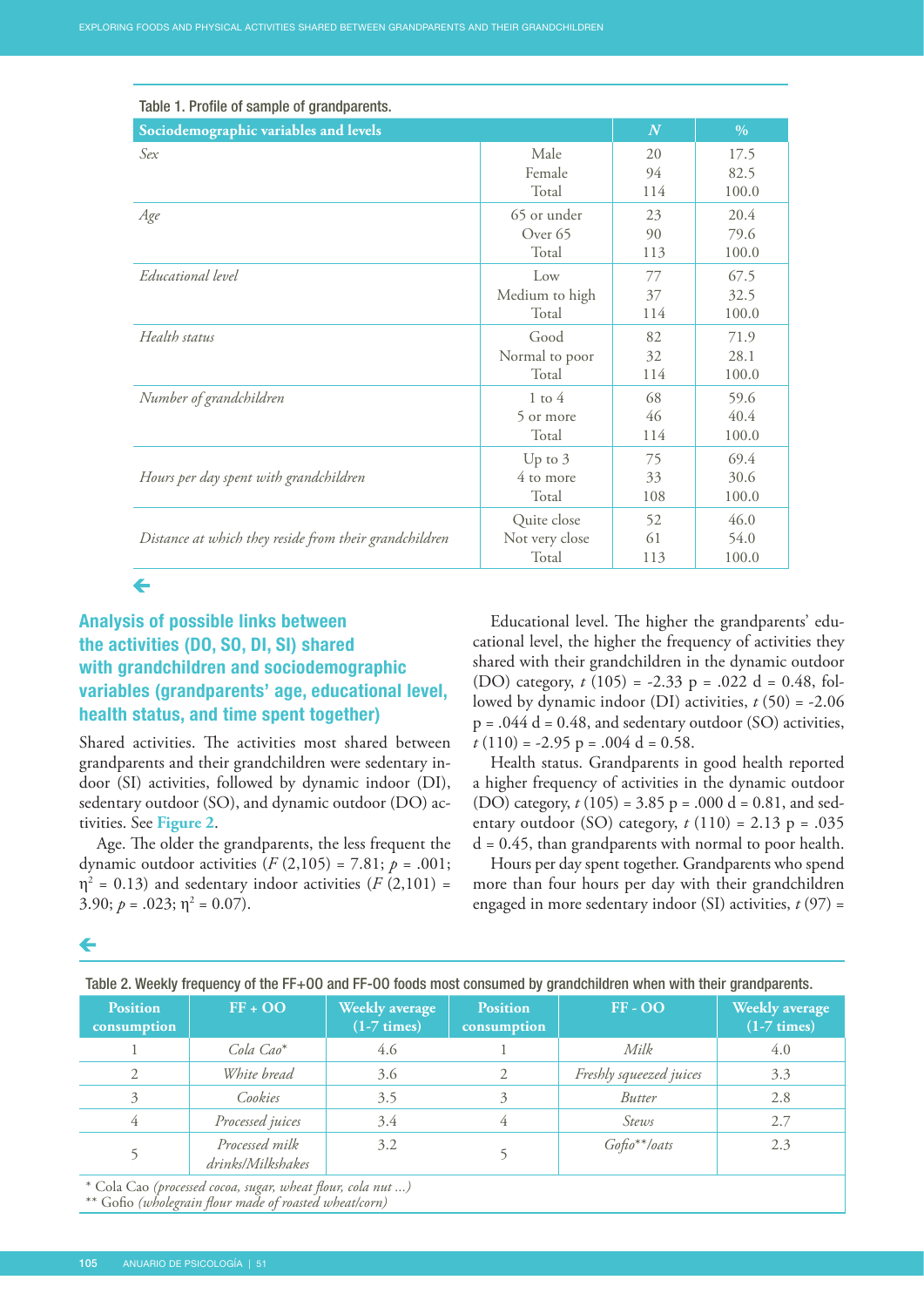

Figure 1. Differences in food consumption that favor overweight and obesity (FF+00) depending on some sociodemographic variables of grandparents.

 $-2.51$  p =  $.014$  d = 0.55) than grandparents who spend fewer than three hours with them.

# DISCUSSION AND CONCLUSIONS

The profile of the participant sample in this study is in line with that found in the related literature, illustrating the phenomenon of the feminization of the elderly population that interacts more with their grandchildren, given the greater potential longevity of grandmothers than of grandfathers (Austad & Bartke, 2016), and this despite

the disadvantages associated with their gender (less education, more chronic diseases), so rarely the subject of study (O'Rand & Henretta, 2018).

In relation to the second objective, regarding the foods that grandparents serve their grandchildren, the results did not show any significant differences between the two types of foods, categorized by glycemic index, which may indicate that grandparents do not distinguish between foods that are more or less likely to favor overweight and obesity. This apparent lack of information

on dietary health could hypothetically be indirectly related to the study's other finding, which is that grandparents with normal to poor health seem to have a greater awareness of which foods are less likely to favor overweight, probably because they have been told by their healthcare professionals that they should not eat foods with a medium-to-high glycemic index; this would then influence the foods they serve, probably more for corrective/palliative reasons than for preventive ends. It would be interesting to explore in future studies whether their awareness of the different types of food and meals is related to their own health problems.

# ←

Figure 2. Frequency in types of activity between grandparents and their grandchildren, as a function of the grandparents' age.



Another important result in this second objective is that the more time grandparents spend with their grandchildren each day, the more likely it would seem to be that the food served will favor overweight and obesity. In this study, most participants spent fewer than three hours with their grandchildren at a time and indicated that they serve the five least healthy foods an average of just under four times a week; perhaps these positive data overlap with and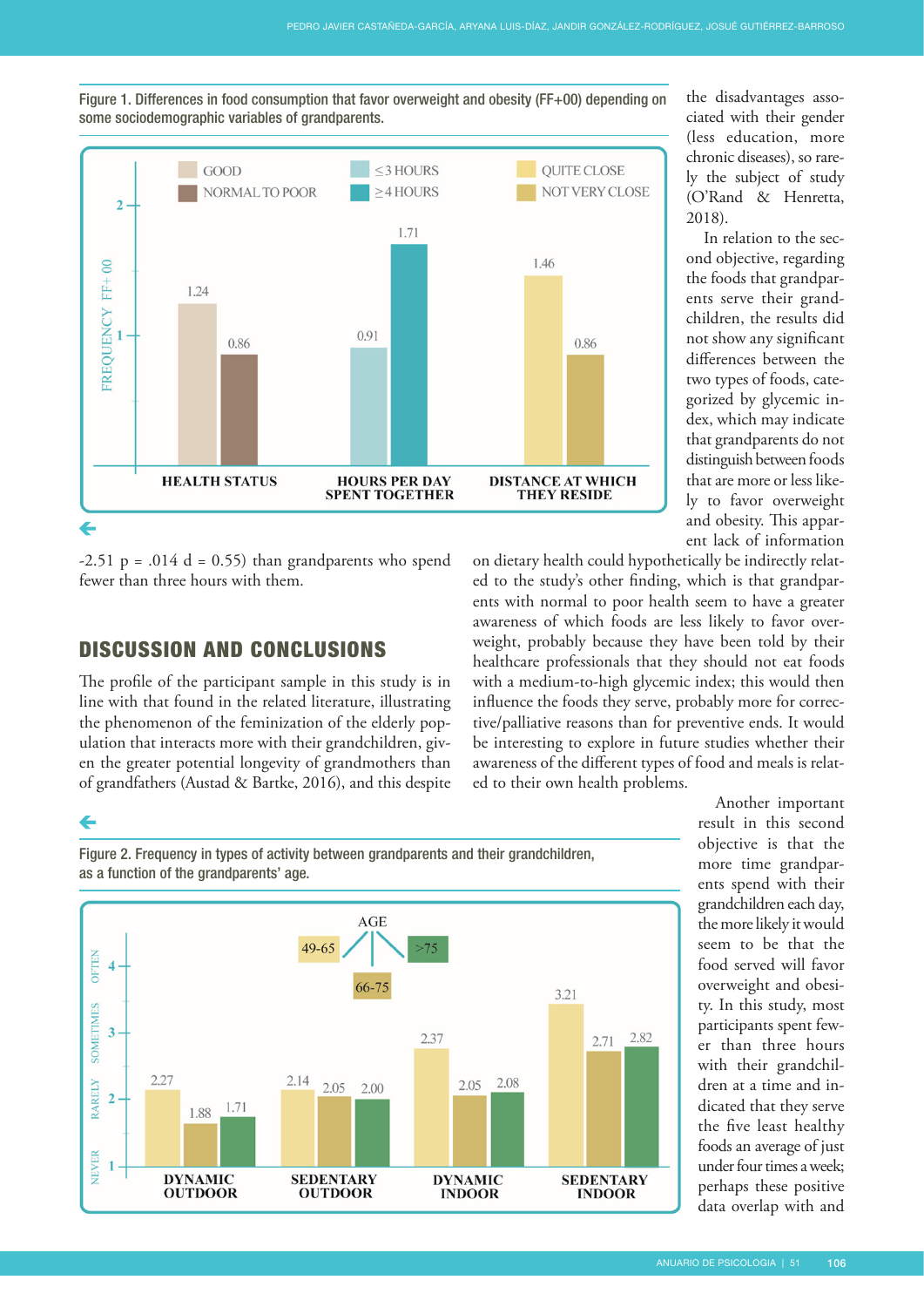compensate for another of the sociodemographic variables: the generally low educational level of most (twothirds) of the sample, which is usually associated with a less healthy diet, where snacks abound (Jiang et al., 2007; Jongenelis et al., 2019). Also, it is relevant to consider that cultural context can influence views on diet and health; for instance, in China, grandparents believe that overweight children are happier, stronger, and healthier (Jiang et al., 2007).

In relation to the findings under the third objective, that of shared physical activity between grandparents and grandchildren, overall the data show more sedentary activities than dynamic activities and more indoor domestic activities than outdoor activities. The main variable explaining this result is the age of the participants, two-thirds of whom are over 65. These data coincide with those of a previous review of grandparents' age and physical activity (Rico et al., 2001). Thus, the older the grandparent, the less frequent the activities overall. Of course, the importance of this factor may vary considerably by country and culture: while in Western Europe the grandparent's role usually begins between 70 and 80 years of age, in China one usually becomes a grandparent at 55 (Zhang et al., 2018). Nor would the low educational level reported by most of the grandparents studied favor these dynamic activities. However, their good health overall, which tends to be related to dynamic activities, may overlap here with the previous variables of age and educational level.

With respect to this exploratory study's limitations, it is necessary to point out, among other things, the lack of homogeneous subgroups in the sociodemographic variables of age, gender, educational level, health status, and time spent together, which may have led to overlap and thus limited the clarity of their effects on the results. Also, the questionnaire did not ask about serving sizes, which, together with the glycemic indexes, would have allowed us to calculate the total glycemic load of the foods served and thus better predict their ultimate effect on overweight and obesity (Lopes de Sales & Calixto de Oliveira, 2018).

The stereotypical argument among families that a healthy diet involves eating "a bit of everything" or having a "varied diet" is no longer considered to be true (Oliveira Otto et al., 2018). It would seem to be a priority to have more public campaigns to target people's beliefs about obesity, dietary restraint and body image perception (Magallares et al., 2016) and also to ensure better psychosocial planning and intervention, focused on the family context, with information on foods that favor overweight and obesity, on the difference between dynamic and sedentary activities inside and outside the domestic setting, and on organizing food choices and family activities to benefit, above all, those grandchildren with grandparents who exhibit some of the variables (older, a low educational level, normal to poor health, and more time spent with grandchildren) associated with dietary habits that favor overweight and obesity and a more sedentary shared lifestyle. Also, in this family psychosocial planning, information and training should be provided about more egalitarian intergenerational relationships, where grandfathers and grandmothers do not differentiate the type of physical activity or diet shared as being "appropriate" according to their own gender or that of their grandchildren, nor in relation to whether they are alone with their grandchildren or with their spouses.

With the data from this study, we can conclude that grandparents' sociodemographic variables directly influence two aspects related to the present and future health of their grandchildren: the foods they serve them, and the types of physical activities they share with them. Therefore, it seems appropriate to emphasize that childhood is the best time to acquire good eating habits, since these are acquired by repetition and in most cases unconsciously and are harder to modify later in life (Rodríguez-Santos et al., 2008). Also, grandparents can play a determining role in adolescence, apart from physical diseases of obesity, in other psychological effects such as distorted self-perception and feelings of dissatisfaction with oneself [\(Gaylis](https://www.tandfonline.com/author/Gaylis%2C+Jaclyn+B) et al., 2019). Relationships with grandparents can remain didactic until grandchildren reach early adulthood (Castañeda et al., 2004).

Given the power and influence that grandparents have in the daily lives of their grandchildren, they should be a priority group of research, including the changes that may occur now with the impact of the COVID-19 pandemic on these intergenerational relationships. It is necessary to study the different styles of grandparenthood and their associated patterns of diet and physical activity, as well as their relationship to the gender and marital status of the grandparents. Without forgetting to measure their knowledge and management of their own diet, through new classifications such as the NOVA (Álvarez & Delgado, 2019; Monteiro et al., 2016), more simplified and accessible for older people. Better understanding of family functioning in a changing world and optimizing healthy multigenerational relationships between them is vital for the future of mankind.

#### **References**

- Álvarez, M. & Delgado, V. (2019). *Análisis de la dieta entre abuelos y nietos según la clasificación NOVA* (Analysis of the diet between grandparents and grandchildren according to the NOVA classification) [Degree Final Project]. Universidad de La Laguna, S/C de Tenerife.
- Arpino, B. & Bordone, V. (2014). Does grandparenting pay off? The effect of child care on grandparents cognitive functioning. *Journal of marriage and family, 76*(2), 337-351. **[doi.org/10.1111/jomf.12096](https://doi.org/10.1111/jomf.12096)**
- Atkinson, F. S., Foster-Powell, K., Jennie, C. & Brand-Miller, J. (2008). International Tables of Glycemic Index and Glycemic Load Values: 2008. *Diabetes Care, 31*(12), 2281- 2283. **[doi.org/10.2337/dc08-1239](https://doi.org/10.2337/dc08-1239)**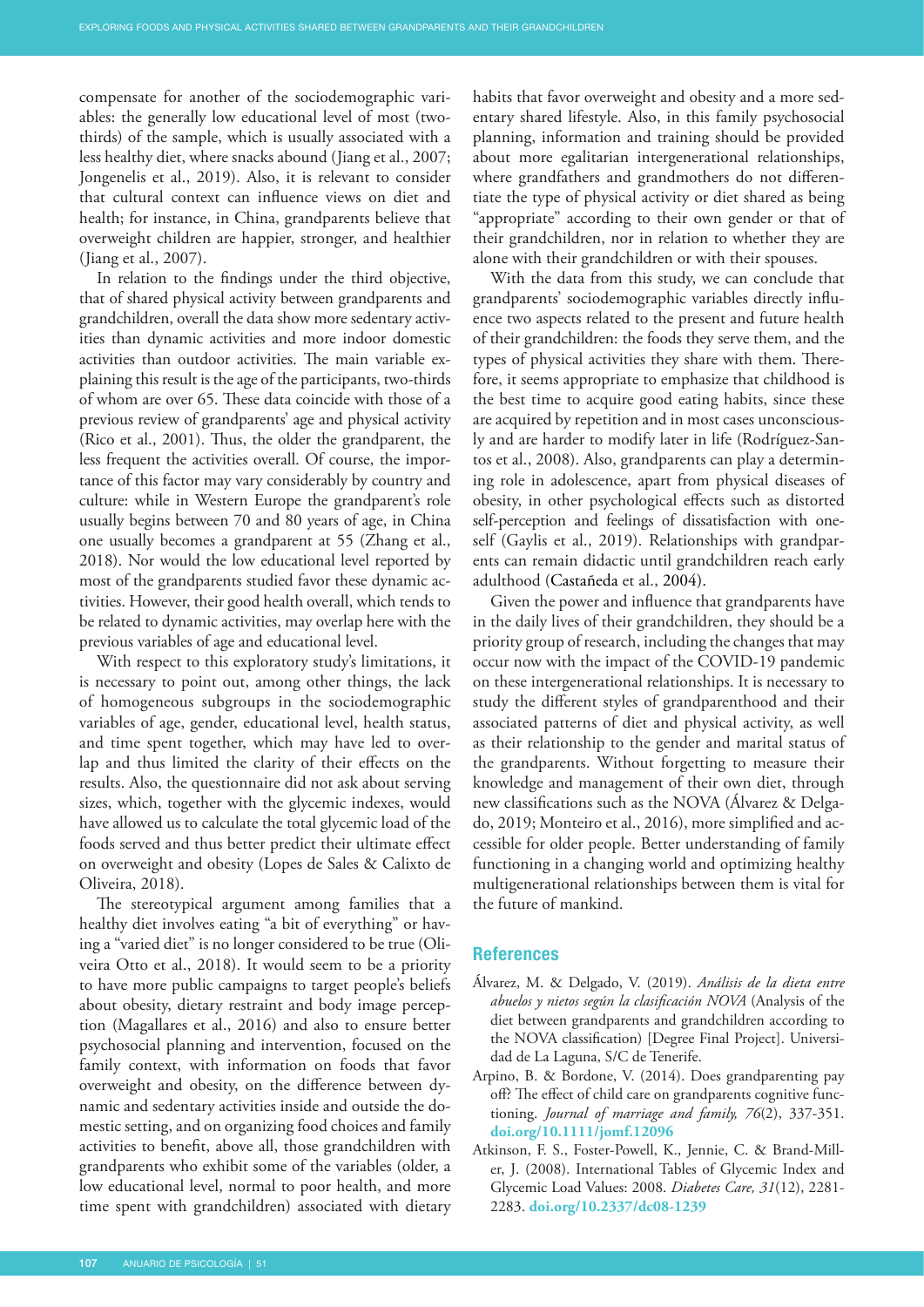- Austad, S. N. & Bartke, A. (2016). Sex Differences in Longevity and in Responses to Anti-Aging Interventions: A Mini-Review. *Gerontology, 62*(1), 40-46. **[doi.org/10.1159/000381472](https://doi.org/10.1159/000381472)**
- Bordone, V., Arpino, B. & Aassve, A. (2017). Patterns of grandparental child care across Europe: The role of the policy context and working mothers' need. *Ageing and Society*, *37*(4), 845-873. doi:**[10.1017/S0144686X1600009X](https://doi:10.1017/S0144686X1600009X)**
- Castañeda-García, P. J., Valle-Sanz, C. & Gutiérrez-Barroso, J. (2017). From Grandparenthood to Great-grandparenthood. Exploring a family role. *Anuario de Psicología*, *47*(3), 115-122. **[doi.org/10.1016/j.anpsic.2018.01.003](https://doi.org/10.1016/j.anpsic.2018.01.003)**
- Castañeda, P. J., Sánchez, D., Sánchez, A. & Blanc, S. (2004). Cómo perciben los nietos adultos las relaciones con sus abuelos. *Anuario de Psicología*, *35*(1), 107-123.
- Christiansen, S. G. (2014). The association between grandparenthood and mortality. *Social Science & Medicine, 118*, 89- 96. doi:**[10.1016/j.socscimed.2014.07.061](http://dx.doi.org/10.1016/j.socscimed.2014.07.061)**
- Eli, K., Howell, K., Fisher, P. A. & Nowicka, P. (2016). A question of balance: Explaining differences between parental and grandparental perspectives on preschooler's feeding and physical activity*. Elsevier, 154,* 28-35. **[doi.org/10.1016/j.](https://doi.org/10.1016/j.socscimed.2016.02.030) [socscimed.2016.02.030](https://doi.org/10.1016/j.socscimed.2016.02.030)**
- Farrow, C. (2014). A comparison between the feeding practices of parents and grandparents. *Eating behaviors*, *15*(3), 339-342. **[doi.org/10.1016/j.eatbeh.2014.04.006](https://doi.org/10.1016/j.eatbeh.2014.04.006)**
- [Gaylis](https://www.tandfonline.com/author/Gaylis%2C+Jaclyn+B), J. B., [Levy,](https://www.tandfonline.com/author/Levy%2C+Susan+S) S. S. & [Hong,](https://www.tandfonline.com/author/Hong%2C+Mee+Young) M. Y. (2019). Relationships between body weight perception, body mass index, physical activity, and food choices in Southern California male and female adolescents. *International Journal of Adolescence and Youth.* Advance online publication. **[doi.org/10.1080/0267](https://doi.org/10.1080/02673843.2019.1614465) [3843.2019.1614465](https://doi.org/10.1080/02673843.2019.1614465)**
- Glaser, K. & Hank, K. (2018). Grandparenthood in Europe. *European Journal of Ageing, 15*(3), 221-223. **[doi.org/10.1007/](https://doi.org/10.1007/s10433-018-0476-1) [s10433-018-0476-1](https://doi.org/10.1007/s10433-018-0476-1)**
- Grinstead, L. N., Leder, S., Jensen, S., & Bond, L. (2003). Review of research on the health of caregiving grandparents. *Journal of Advanced Nursing, 44*(3), 318-326. doi: **[10.1046/j.1365-2648.2003.02807.x](https://doi.org/10.1046/j.1365-2648.2003.02807.x)**
- Jiang, J., Rosenqvist, U., Wang, H., Greiner, T., Lian, G. & Sarkadi, A. (2007). Influence of grandparents on eating behaviors of young children in Chinese three-generation families. *[Appetite](https://www-sciencedirect-com.accedys2.bbtk.ull.es/science/journal/01956663) [48](https://www-sciencedirect-com.accedys2.bbtk.ull.es/science/journal/01956663/48/3)*(3), 377-383. Retrieved from [https://](https://wwwsciencedirectcom.accedys2.bbtk.ull.es/science/article/pii/S0195666306006325) [wwwsciencedirectcom.accedys2.bbtk.ull.es/science/article/](https://wwwsciencedirectcom.accedys2.bbtk.ull.es/science/article/pii/S0195666306006325) [pii/S0195666306006325](https://wwwsciencedirectcom.accedys2.bbtk.ull.es/science/article/pii/S0195666306006325)
- Jongenelis, M. I., Talati, Z., Morley, B. & Pratt, I. S. (2019). The role of grandparents as providers of food to their grandchildren. *Appetite, 134*(1), 78-85. **[doi.org/10.1016/j.](https://doi.org/10.1016/j.appet.2018.12.022) [appet.2018.12.022](https://doi.org/10.1016/j.appet.2018.12.022)**
- Kivnick, H. Q. (1983). Dimensions of Grandparenthood Meaning: Deductive Conceptualization and Empirical Derivation. *Journal of Personality and Social Psychology*, *44*(5), 1056-1068.
- Ko, P-Ch. & Hank, K. (2014). Grandparents caring for grandchildren in China and Korea: Finding from CHARLS and KLosa. *The Journals of Gerontology, Series B, 69*(4), 646-651. **[doi.org/10.1093/geronb/gbt129](https://doi.org/10.1093/geronb/gbt129)**
- [Li, B](https://www.ncbi.nlm.nih.gov/pubmed/?term=Li%20B%5BAuthor%5D&cauthor=true&cauthor_uid=26122955)., [Adab, P](https://www.ncbi.nlm.nih.gov/pubmed/?term=Adab%20P%5BAuthor%5D&cauthor=true&cauthor_uid=26122955). & [Cheng K. K.](https://www.ncbi.nlm.nih.gov/pubmed/?term=Cheng%20KK%5BAuthor%5D&cauthor=true&cauthor_uid=26122955) (2015). The role of grandparents in childhood obesity in China: Evidence from a mixed methods study. *[International Journal of Behavioral Nutrition](https://www.ncbi.nlm.nih.gov/pubmed/26122955)  [and Physical Activity.](https://www.ncbi.nlm.nih.gov/pubmed/26122955) 12*(1), 1-9. doi:**[10.1186/s12966-015-](https://doi:10.1186/s12966-015-0251-z) [0251-z](https://doi:10.1186/s12966-015-0251-z)**
- Lopes de Sales, R. & Calixto de Oliveira, E. (2018). Glycemic Index and Glycemic Load in Children and Adolescents and its Association with Obesity and Diabetes. *Current Research Diabetes & Obesity Journal, 6*(4): 1-3. Retrieved from [https://](https://juniperpublishers.com/crdoj/CRDOJ.MS.ID.555698.php) [juniperpublishers.com/crdoj/CRDOJ.MS.ID.555698.php](https://juniperpublishers.com/crdoj/CRDOJ.MS.ID.555698.php)
- Magallares, A., Carbonero-Carreño, R., Ruiz-Prieto, I. & Jauregui-Lobera, I. (2016). Beliefs about obesity and their relationship with dietary restraint and body image perception. *Anales de Psicología/Annals of Psychology*, *32*(2), 349-354. **[doi.org/10.6018/analesps.32.2.215251](https://doi.org/10.6018/analesps.32.2.215251)**
- Monteiro, C. A., Cannon, G., Levy, R., Moubarac, J. C., Jaime, P., Martins, A. P. ... Sattamini, I. (2016). *NOVA*. The star shines bright. Food classification. Public health. *World Nutrition, 7*(1-3), 28-38.
- Neugarten, B. L. & Weinstein, K. K. (1964). The changing American grandparent. *Journal of Marriage and the Family*, *26(*2), 199-204. doi: **[10.2307/349727](http://dx.doi.org/10.2307/349727)**
- Oliveira Otto, M. C., Anderson, Ch. A. M., Dearborn, J. L., Ferranti, E. P., Mozaffarian, D., Rao, G. ... Lichteinstein, A. H. (2018). Dietary diversity: Implications for obesity prevention in adult populations. *Circulation, 138*(11), e160-168. **[doi.org/10.1161/CIR.0000000000000595](https://doi.org/10.1161/CIR.0000000000000595)**
- Papamichael, M. M. & Fappa, E. (2016). The effect of food offered by grandparents on eating habits of Greek adolescents. *Clinical Nutrition, 13*, e73-74. **[doi.org/10.1016/j.](https://doi.org/10.1016/j.clnesp.2016.03.075) [clnesp.2016.03.075](https://doi.org/10.1016/j.clnesp.2016.03.075)**
- O'Rand, A. M. & Henretta, J. C. (2018). *Age and inequality. Diverse pathways through later life*. Taylor & Francis. **[doi.](https://doi.org/10.4324/9780429502446) [org/10.4324/9780429502446](https://doi.org/10.4324/9780429502446)**
- Peraza, L., Puentes, B. & Rodríguez, P. (2017). *Estudio de las relaciones abuelos-nietos en función de los tipos de actividad sedentaria - dinámica y la alimentación compartidas* (Study of grandparents-grandchildren relationships based on the types of sedentary - dynamic activity and shared feeding) [Trabajo Fin de Grado]. Universidad de La Laguna, S/C de Tenerife.
- Pulgarón, E. R., Marchante, A. N., Agosto, Y., Lebrón, C. N. & Delamater, A. M. (2016). Grandparent involvement and children's health outcomes. The current state of literature. *Family, Systems & Health, 34*(3), 260-269. **doi. org[/10.1037/fsh0000212](https://dx.doi.org/10.1037%2Ffsh0000212)**
- Pulgarón, E. R., Patino-Fernández, A. M., Sánchez, J., Carrillo, A. & Delamater, A. M. (2013). Hispanic children and the obesity epidemic: Exploring the role of abuelas. *Family, Systems & Health, 31*(3), 274-279. **[doi.org/10.1037/a0034208](https://psycnet.apa.org/doi/10.1037/a0034208)**
- Ramos Valverde, P., Rivera de los Santos, F. & Moreno Rodríguez, C. (2010). Diferencias de sexo en imagen corporal, control de peso e Índice de Masa Corporal de los adolescentes españoles (Differences of sex in body image, weight control and Body Mass Index of Spanish adolescents). *Psicothema, 22*(1), 77-83.
- Rico, C., Serra, E. & Viguer, P. (2001). *Abuelos y nietos. Abuelo favorito, abuelo útil*. (Grandparents and grandchildren. Favorite grandparent, useful grandparent). Pirámide.
- Roa, J. M. & Vacas, M. C. (2001). Perfiles de abuelidad (Grandparenthood profiles). *Pedagogía Social*, *6-7*, 205- 215.
- Roberto, K. A. & Stroes, J. (1992). Grandchildren and grandparents: Roles, influences, and relationships. *International Journal Aging and Human Development*, *34*(3), 227-239. doi:**[10.2190/8CW7-91WF-E5QC-5UFN](https://doi.org/10.2190/8CW7-91WF-E5QC-5UFN)**